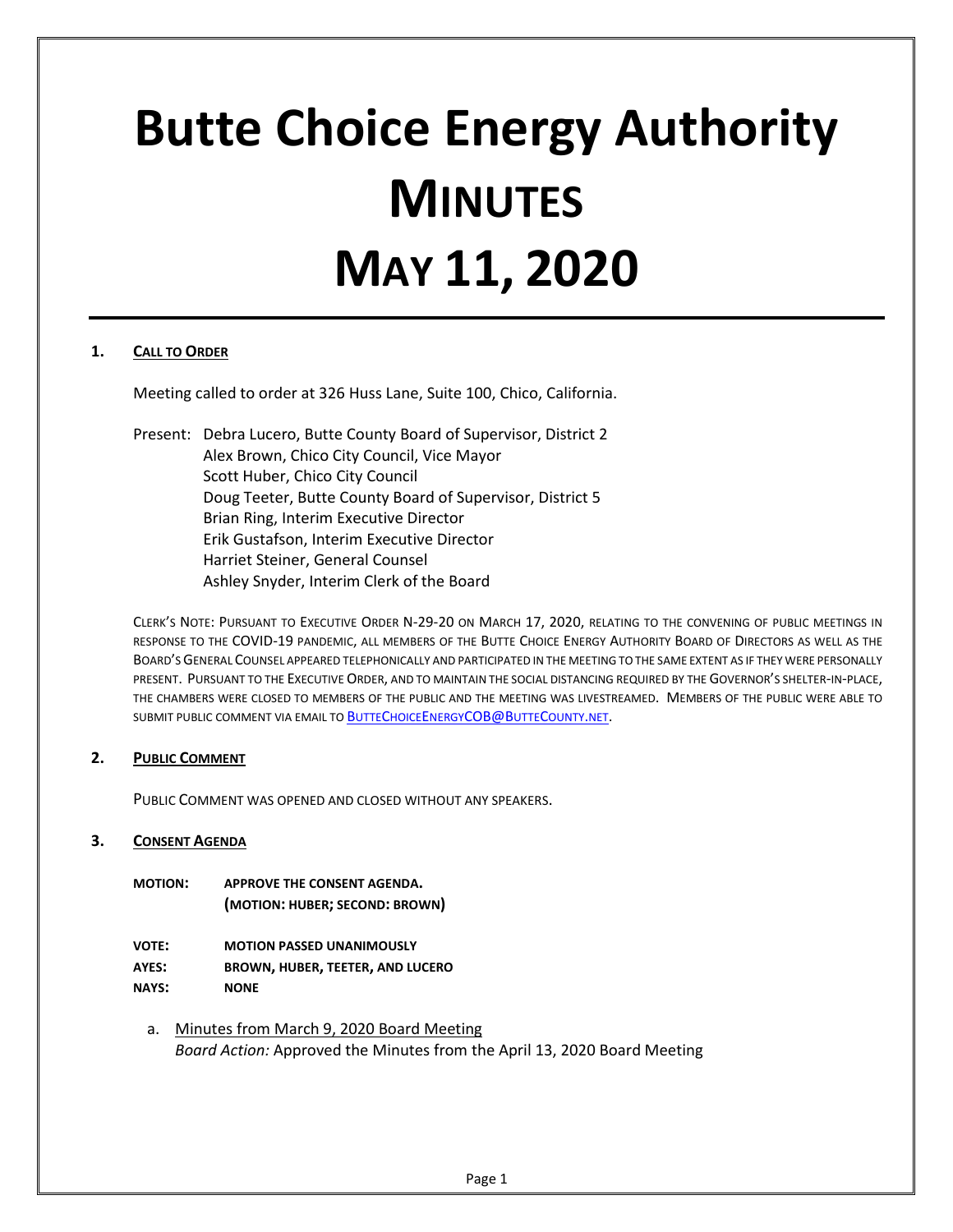#### **4. REGULAR AGENDA**

## a. Operations and Administration Report from Interim Executive Officer

Interim Executive Officers Brian Ring and Erik Gustafson provided updates on various operational and administrative activities with respect to the implementation of BCE.

Public comment was opened and closed without any speakers.

*Board Action:* Received for information.

### b. Discussion Regarding BCE Office Space

Interim Executive Officers Brian Ring and Erik Gustafson provided a report for the Board.

Public comment was opened and closed without any speakers.

*Board Action:* Directed staff to research both government-owned and privately-owned locations for BCE and provide a report at a future meeting.

c. Adopt Resolution Approving Delegation of Authority to Chief Executive Officer for Regulator and Legislative Matters

Gary Saleba, President / CEO, EES Consulting, Inc., addressed questions from the Board.

Public comment was opened and closed without any speakers.

- **MOTION: ADOPT RESOLUTION ADOPTING A POLICY TO DELEGATE AUTHORITY TO THE CHIEF / INTERIM EXECUTIVE OFFICER ON REGULATORY AND LEGISLATIVE MATTERS IMPACTING BCEA MISSION AND OPERATIONS. (MOTION: BROWN; SECOND: LUCERO)**
- **VOTE: MOTION PASSED UNANIMOUSLY AYES: BROWN, HUBER, TEETER, AND LUCERO NAYS: NONE**
- d. Policy Discussion Regarding Communities Wishing to Join BCEA

Interim Executive Officer Brian Ring; Gary Saleba, President / CEO, EES Consulting, Inc.; and Ryan Baron, General Counsel, provided a report for the Board.

Public comment was opened and closed without any speakers.

*Board Action:* Directed staff to make edits to draft policy to include actual costs associated with feasibility analyses and other potential costs associated with the addition of an agency.

e. Board Member and Staff Announcements

None